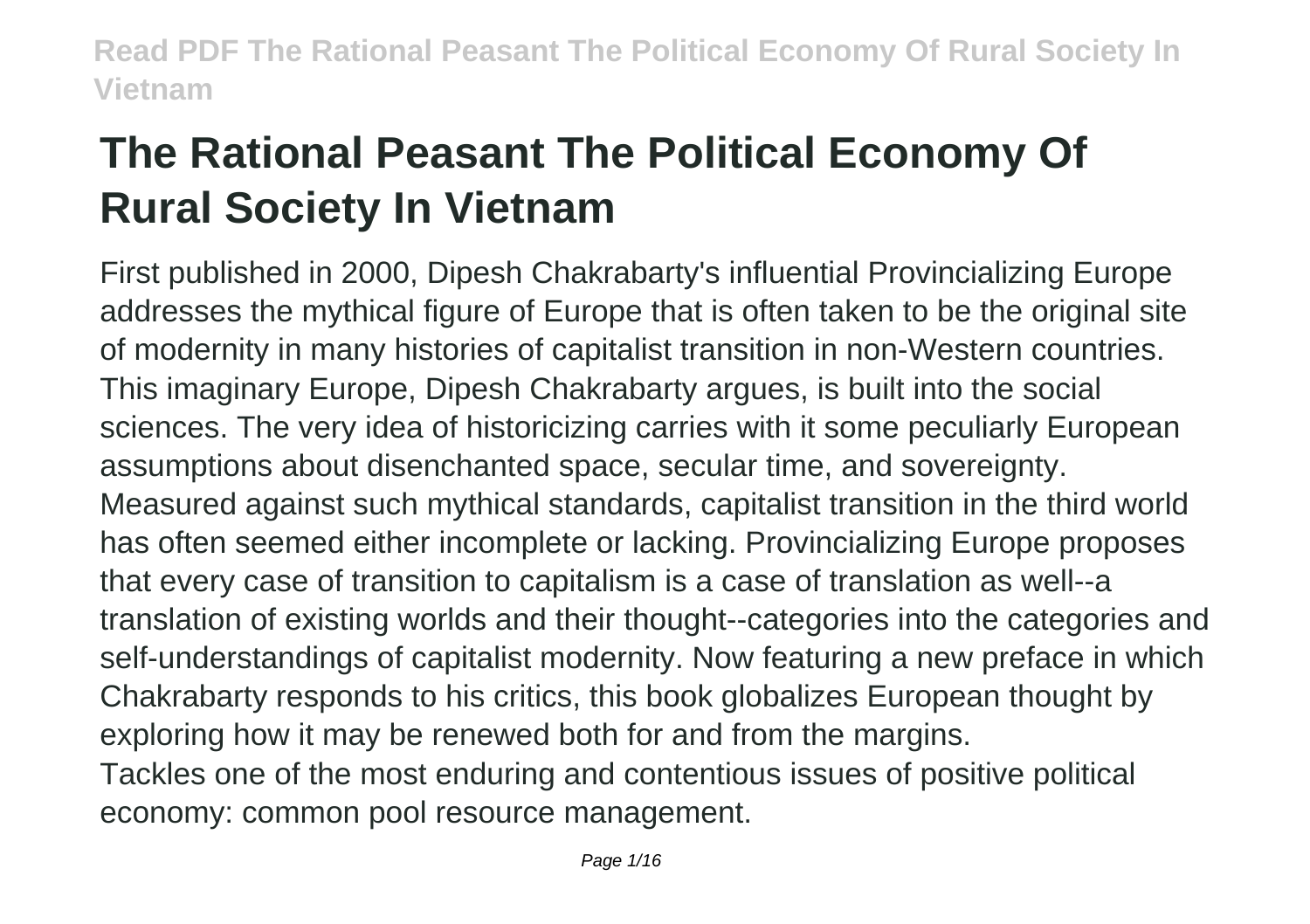This collection of original essays provides a rare in-depth look at peasant life in nineteenth- and early twentieth-century European Russia. It is the first Englishlanguage text to deal extensively with peasant women and patriarchy; the role of magic, healing, and medicine in village life; communal economic innovation; rural poverty and labor migration from the village perspective; the agricultural hiring market as workers' turf; and the regional components of the late nineteenthcentury agrarian crisis. Originally published in 1991. The Princeton Legacy Library uses the latest print-on-demand technology to again make available previously out-of-print books from the distinguished backlist of Princeton University Press. These editions preserve the original texts of these important books while presenting them in durable paperback and hardcover editions. The goal of the Princeton Legacy Library is to vastly increase access to the rich scholarly heritage found in the thousands of books published by Princeton University Press since its founding in 1905.

"Peasant Wars of the Twentieth Century provides a good short course in the major popular revolutions of our century--in Russia, Mexico, China, Algeria, Cuba, and Viet Nam--not from the perspective of governments or parties or leaders, but from the perspective of the peasant peoples whose lives and ways of living were destroyed by the depredations of the imperial powers, including Page 2/16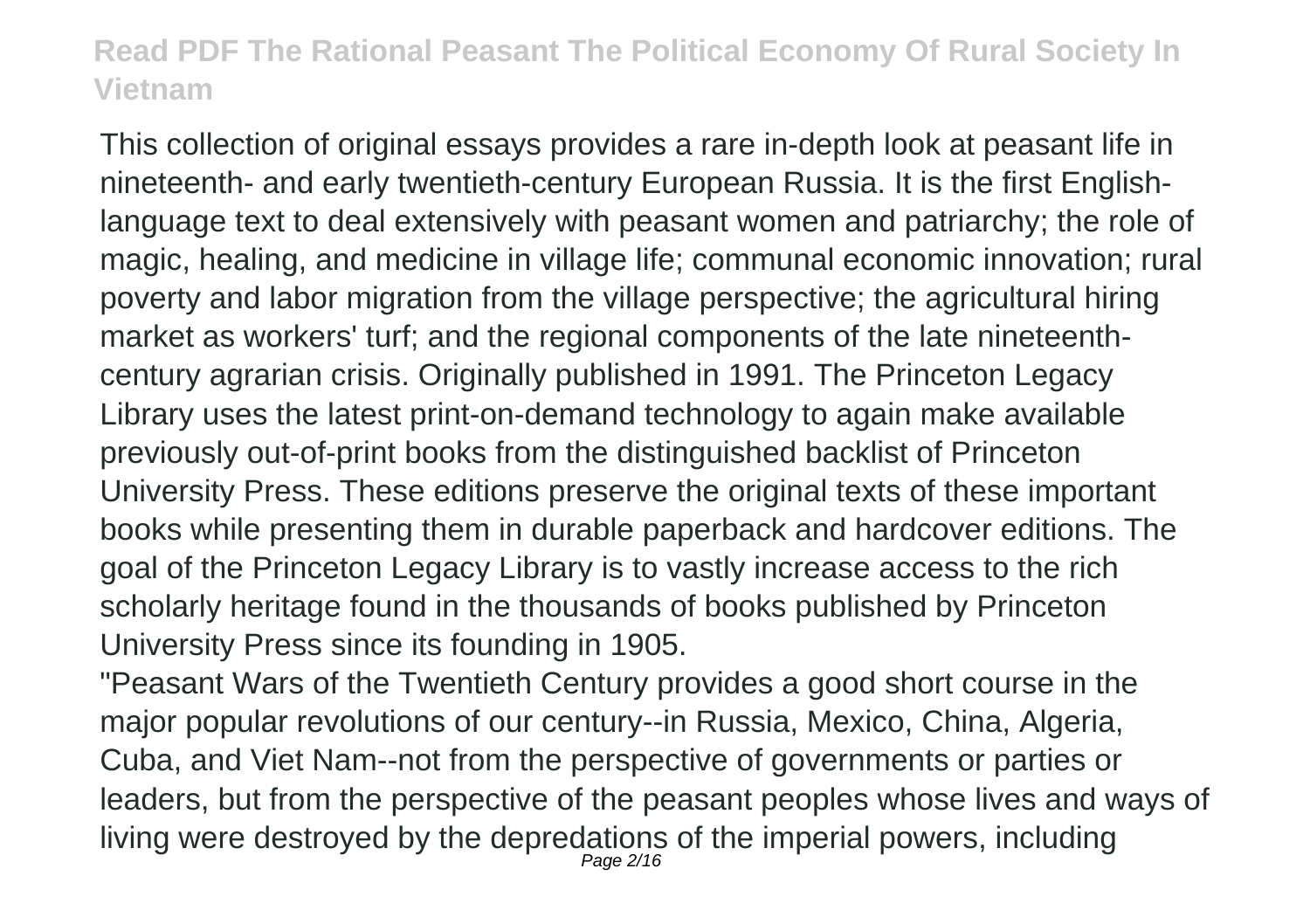American imperial power."-New York Times Book Review "Eric Wolf's study of the six great peasant-based revolutions of the century demonstrates a mastery of his field and the methods required to negotiate it that evokes respect and admiration. In six crisp essays, and a brilliant conclusion, he extends our understanding of the nature of peasant reactions to social change appreciably by his skill in isolating and analyzing those factors, which, by a magnification of the anthropologist's techniques, can be shown to be crucial in linking local grievances and protest to larger movements of political

transformation."--American Political Science Review "An intellectual tour de force."--Comparative Politics

A work of exceptional ambition by the founder of modern economic sociology, this first full account of Mark Granovetter's ideas stresses that the economy is not a sphere separate from other human activities but is deeply embedded in social relations and subject to the same emotions, ideas, and constraints as religion, science, politics, or law.

A different kind of politics for a new kind of society--beyond work, scarcity and capitalism In the twenty-first century, new technologies should liberate us from work. Automation, rather than undermining an economy built on full employment, is instead the path to a world of liberty, luxury and happiness—for everyone. Page 3/16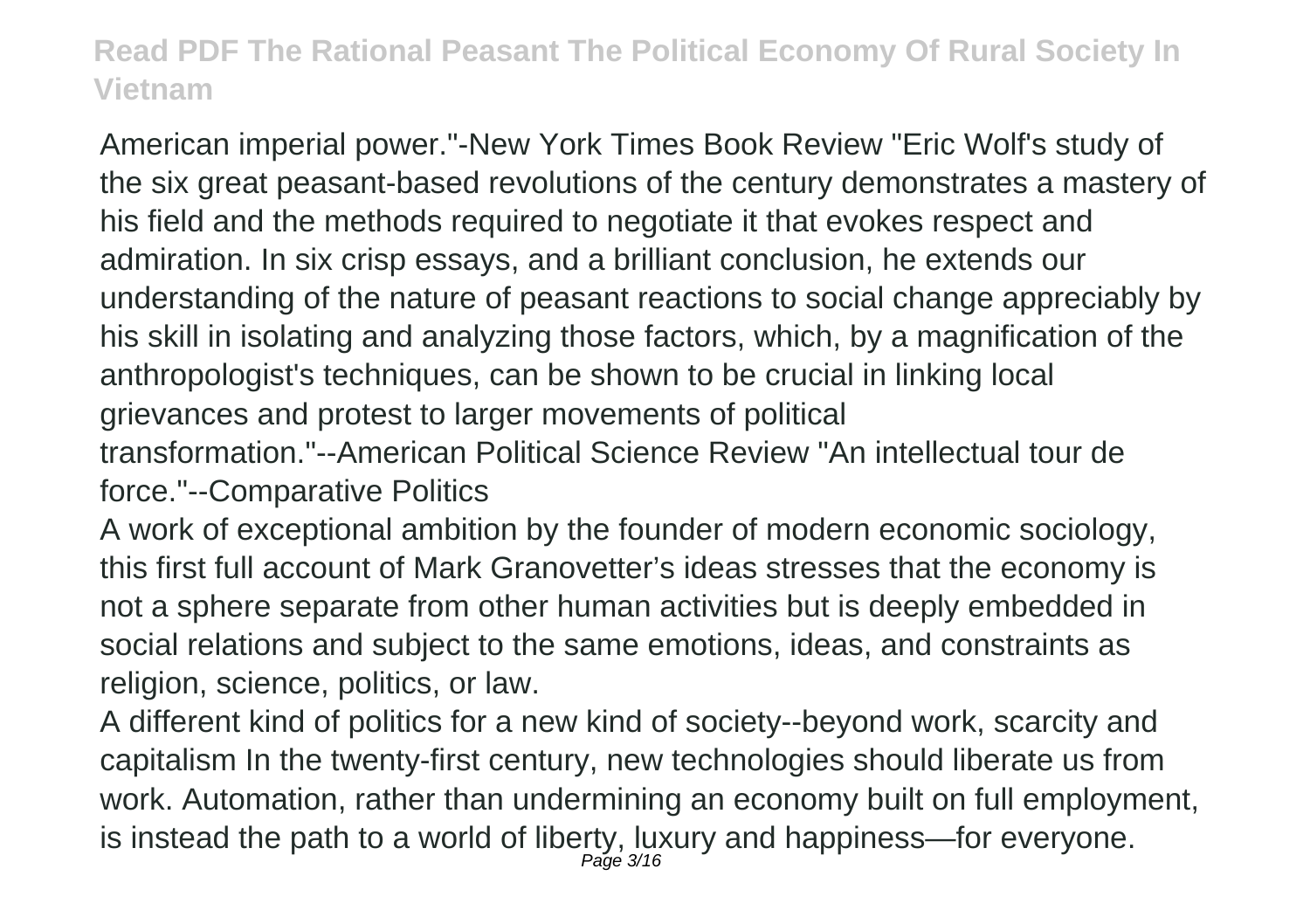Technological advance will reduce the value of commodities—food, healthcare and housing—towards zero. Improvements in renewable energies will make fossil fuels a thing of the past. Asteroids will be mined for essential minerals. Genetic editing and synthetic biology will prolong life, virtually eliminate disease and provide meat without animals. New horizons beckon. In Fully Automated Luxury Communism, Aaron Bastani conjures a vision of extraordinary hope, showing how we move to energy abundance, feed a world of 9 billion, overcome work, transcend the limits of biology, and establish meaningful freedom for everyone. Rather than a final destination, such a society merely heralds the real beginning of history.

Lisa Pope Fischer looks at ways the Communist era fit present-day society revealing an aging population's life experiences, the politics of everyday practices, and social change in a modern global world.

This work has been selected by scholars as being culturally important and is part of the knowledge base of civilization as we know it. This work is in the public domain in the United States of America, and possibly other nations. Within the United States, you may freely copy and distribute this work, as no entity (individual or corporate) has a copyright on the body of the work. Scholars believe, and we concur, that this work is important enough to be preserved, reproduced, and made generally available to the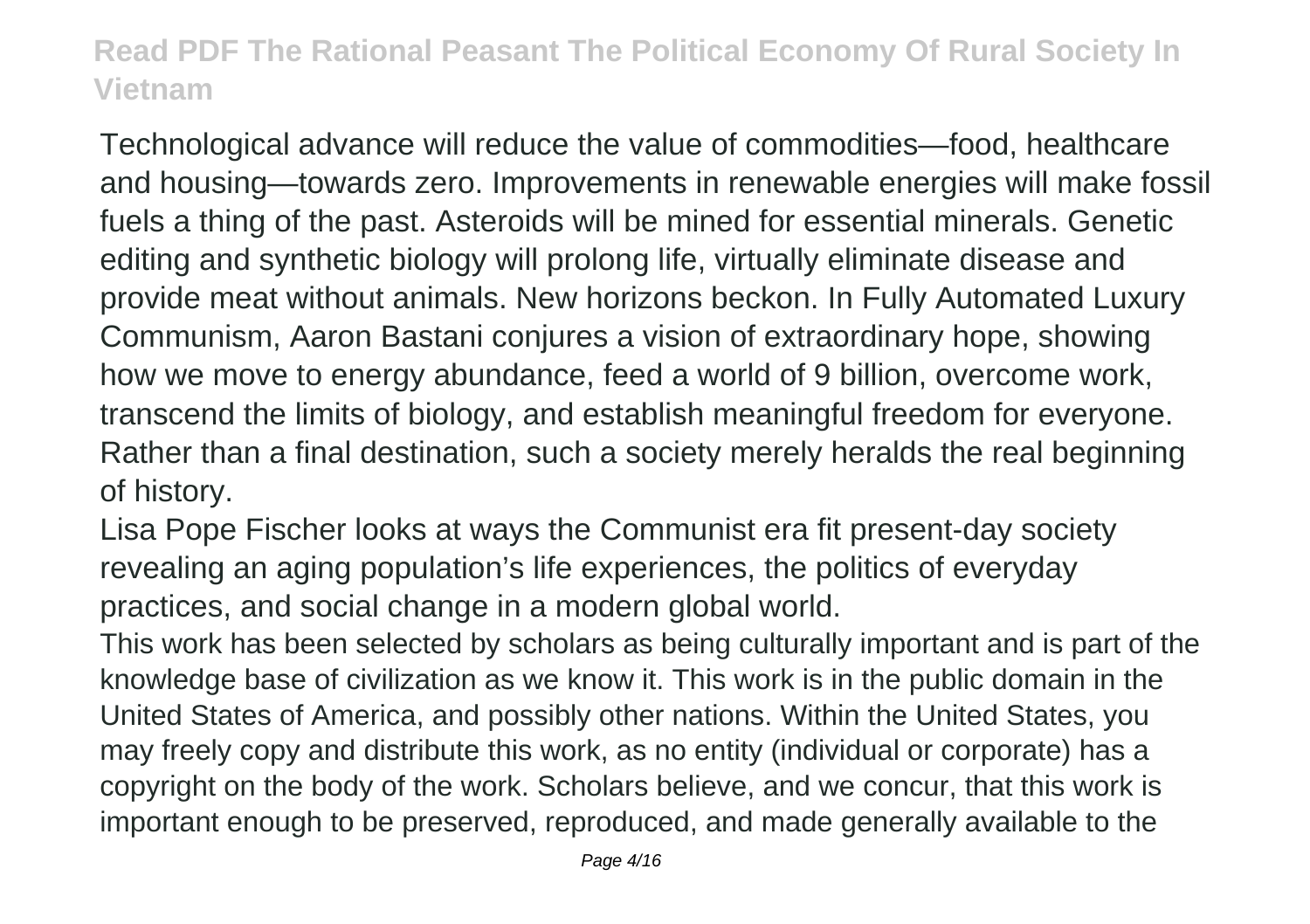public. To ensure a quality reading experience, this work has been proofread and republished using a format that seamlessly blends the original graphical elements with text in an easy-to-read typeface. We appreciate your support of the preservation process, and thank you for being an important part of keeping this knowledge alive and relevant.

Capitalism drives our global food system. Everyone who wants to end hunger, who wants to eat good, clean, healthy food, needs to understand capitalism. This book will help do that. In his latest book, Eric Holt-Giménez takes on the social, environmental, and economic crises of the capitalist mode of food production. Drawing from classical and modern analyses, A Foodie's Guide to Capitalism introduces the reader to the history of our food systemand to the basics of capitalism. In straightforward prose, Holt-Giménez explains the political economics of why—even as local, organic, and gourmet food have spread around the world—billions go hungry in the midst of abundance; why obesity is a global epidemic; and why land-grabbing, global warming, and environmental pollution are increasing. Holt-Giménez offers emblematic accounts—and critiques—of past and present-day struggles to change the food system, from "voting with your fork," to land occupations. We learn about the potential and the pitfalls of organic and community-supported agriculture, certified fair trade, microfinance, land trusts, agrarian reform, cooperatives, and food aid. We also learn about the convergence of growing social movements using the food system to challenge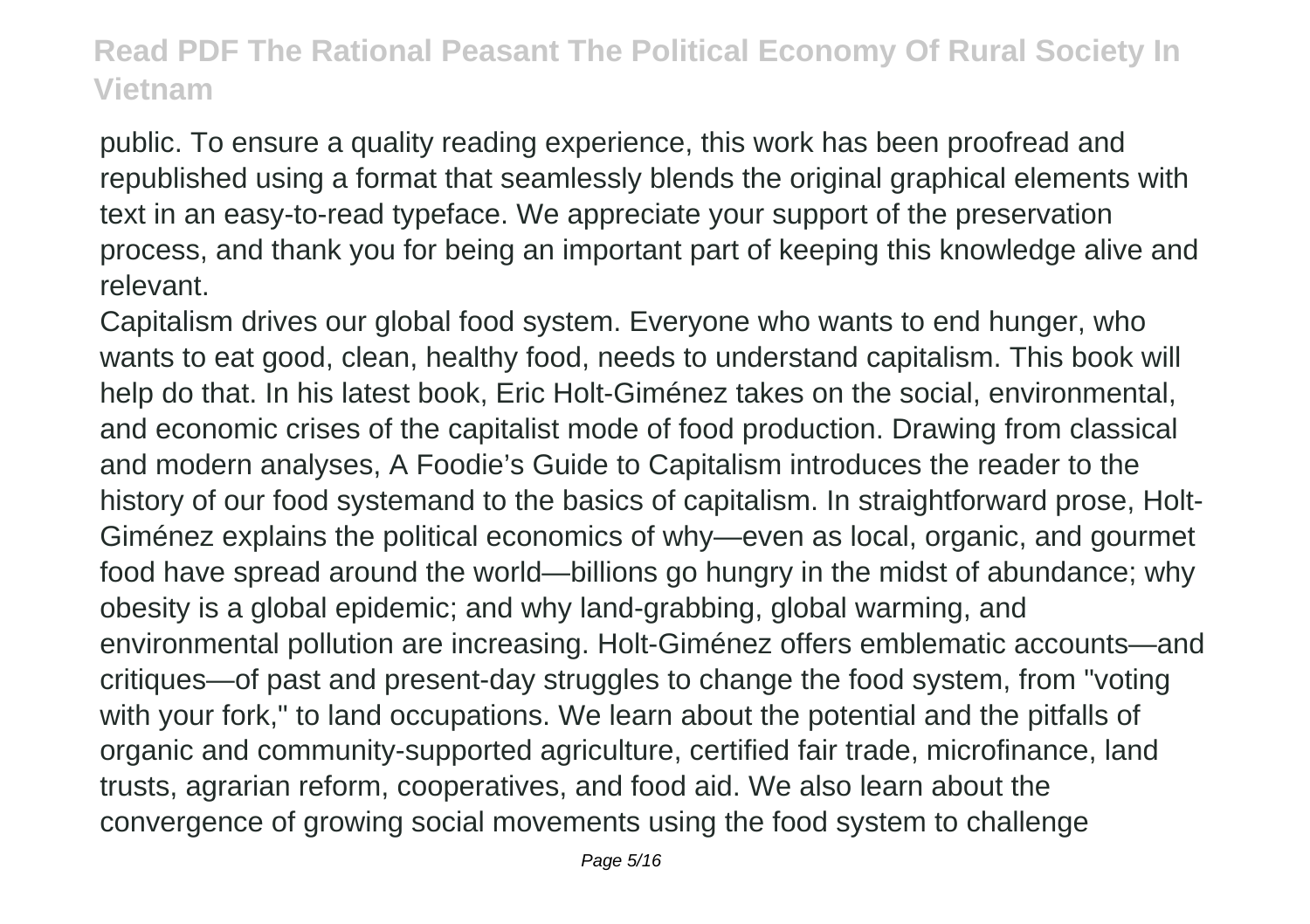capitalism. How did racism, classism, and patriarchy become structural components of our food system? Why is a rational agriculture incompatible with the global food regime? Can transforming our food system transform capitalism? These are questions that can only be addressed by first understanding how capitalism works. In the first collection of interviews with the most prominent scholars in comparative politics since World War II, Gerardo L. Munck and Richard Snyder trace key developments in the field during the twentieth century. Organized around a broad set of themes -- intellectual formation and training; major works and ideas; the craft and tools of research; colleagues, collaborators, and students; and the past and future of comparative politics -- these in-depth interviews offer unique and candid reflections that bring the research process to life and shed light on the human dimension of scholarship. Giving voice to scholars who practice their craft in different ways yet share a passion for knowledge about global politics, Passion, Craft, and Method in Comparative Politics offers a wealth of insights into contemporary debates about the state of knowledge in comparative politics and the future of the field. -- Margaret Keck, Johns Hopkins University

The Reasoning Voter is an insider's look at campaigns, candidates, media, and voters that convincingly argues that voters make informed logical choices. Samuel L. Popkin analyzes three primary campaigns—Carter in 1976; Bush and Reagan in 1980; and Hart, Mondale, and Jackson in 1984—to arrive at a new model of the way voters sort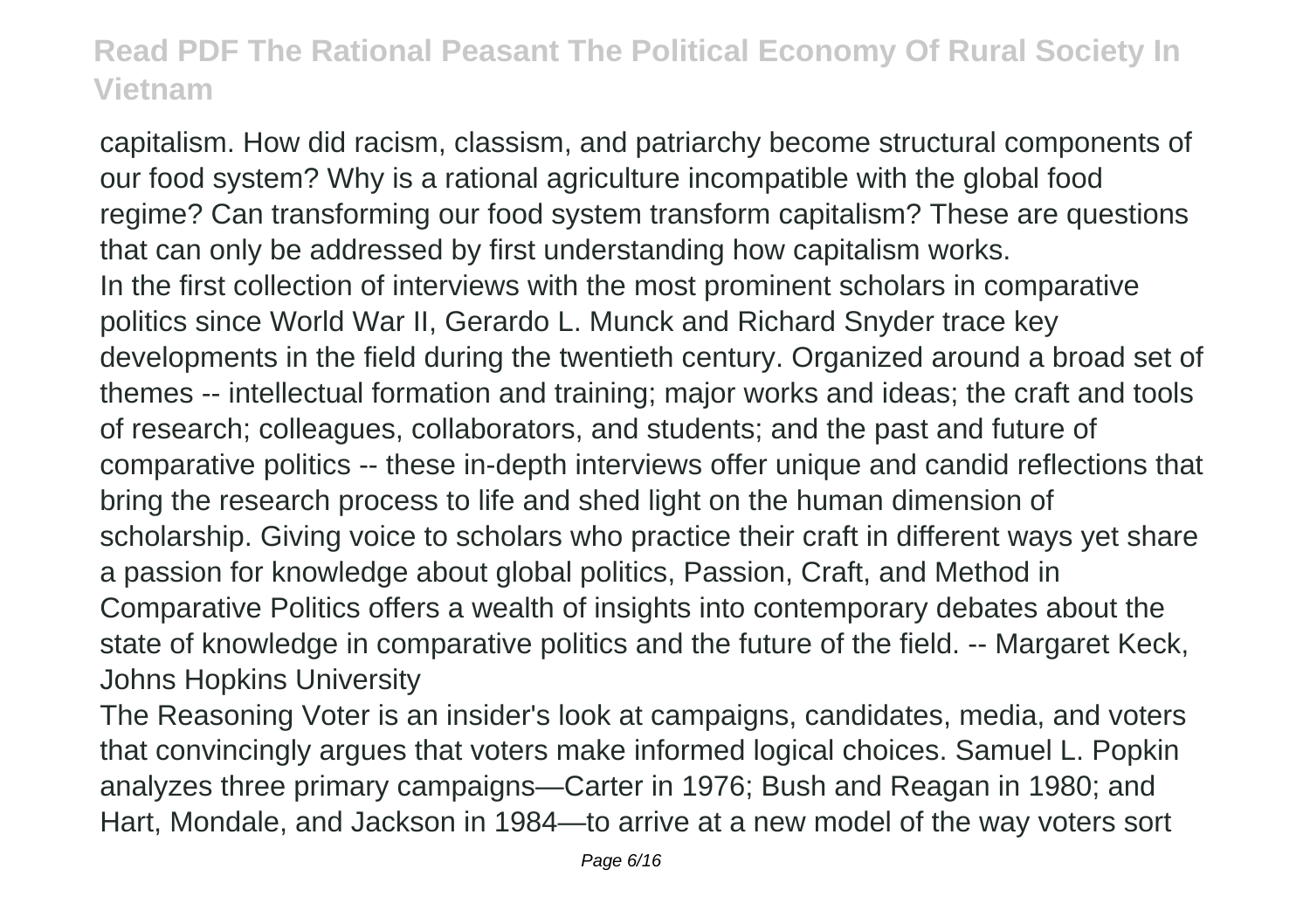through commercials and sound bites to choose a candidate. Drawing on insights from economics and cognitive psychology, he convincingly demonstrates that, as trivial as campaigns often appear, they provide voters with a surprising amount of information on a candidate's views and skills. For all their shortcomings, campaigns do matter. "Professor Popkin has brought V.O. Key's contention that voters are rational into the media age. This book is a useful rebuttal to the cynical view that politics is a wholly contrived business, in which unscrupulous operatives manipulate the emotions of distrustful but gullible citizens. The reality, he shows, is both more complex and more hopeful than that."—David S. Broder, The Washington Post Seminar paper from the year 2003 in the subject Politics - International Politics - Region: South Asia, grade: 1,0, University of Heidelberg (Südasieninstitut Abteilung Politische Wissenschaft), course: Rationalität und Politik in Südasien: Kultur, Kontext und vergleichende Politikwissenschaft, 22 entries in the bibliography, language: English, abstract: In this essay I will try on the one hand to critically examine the reservations held against rational choice by many anthropologists, by offering a constructivist analysis of the debate, on the other hand to help bridging the gap between constructivism and rational choice theory, which is, in my eyes, unnecessarily kept wide by scholars of both disciplines, what led to the emergence of flawed models of rationality like ?bounded rationality? in the struggle of rational choice scholars to defend their assumptions. By arguing that models of rational choice are a legitimate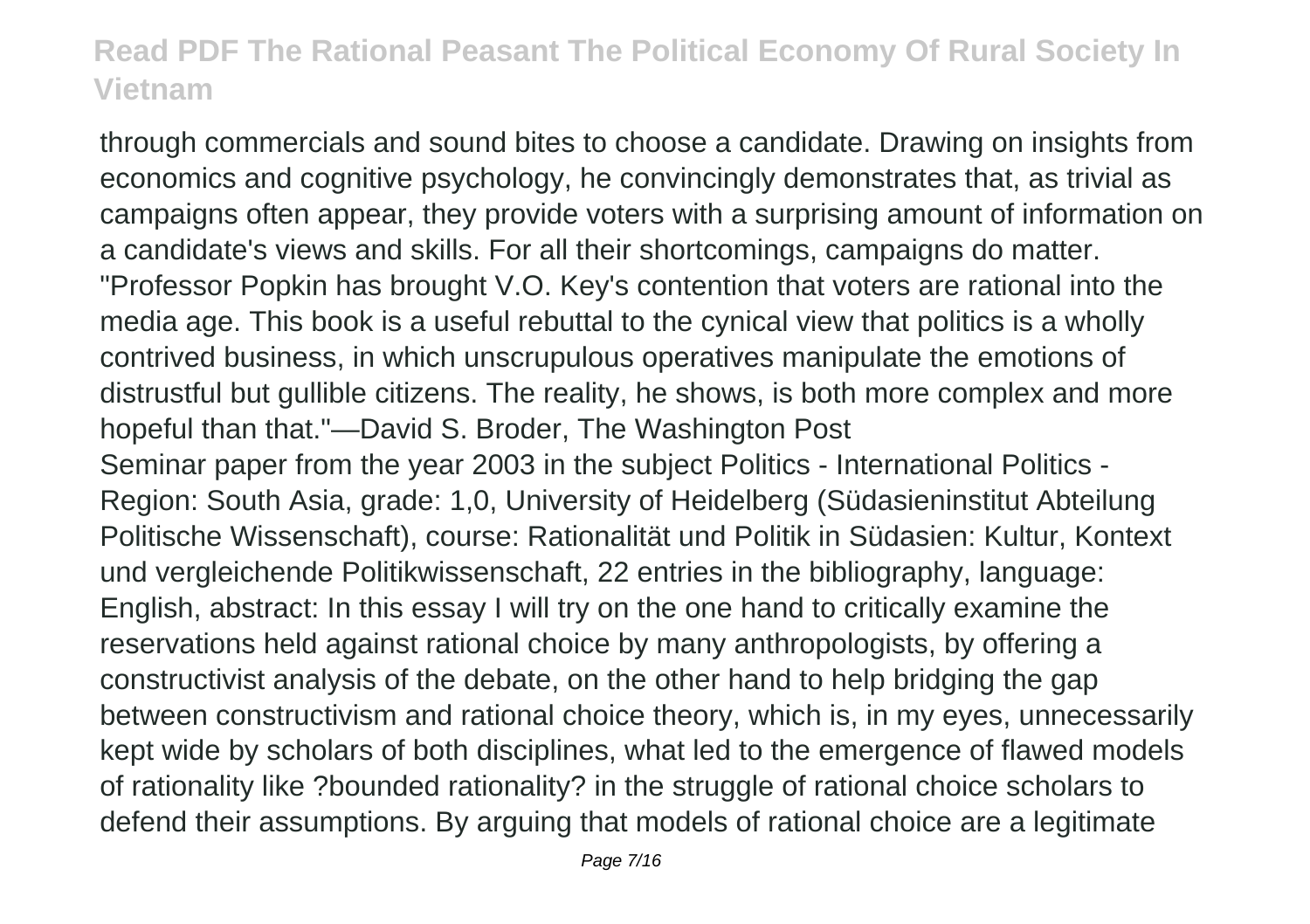variety in the broader context of construed attempts to explain social phenomena, I will show that it should be possible to hypothesize political action by rational choice models without curtailing the meaning of rationality. As empirical variable I chose the political behavior of the peasantry in Indian villages, as the peasant seems to be the anthropologists? stereotype for culture?s dominance over actors? preferences. For that reason I will mainly use Mitra?s article "Ballot-Box and Local Power: Elections in an Indian Village" (Mitra 1999, fn. 12), to highlight the possible synergies of constructivism and rational choice theory on the critical edges of their approaches. Nonetheless it will be necessary to make a quick excursion into Kant?s moral philosophy to expose the obscurity in our modern concept of rationality, which I consider responsible for the current dispute about the legitimacy of rational choice theory.

Following independence, most countries in Africa sought to develop, but their governments pursued policies that actually undermined their rural economies. Examining the origins of Africa's "growth tragedy," Markets and States in Tropical Africa has for decades shaped the thinking of practitioners and scholars alike. Robert H. Bates's analysis now faces a challenge, however: the revival of economic growth on the continent. In this edition, Bates provides a new preface and chapter that address the seeds of Africa's recovery and discuss the significance of the continent's success for the arguments of this classic work.

Increasingly a spectator sport, electoral politics have become bitterly polarized by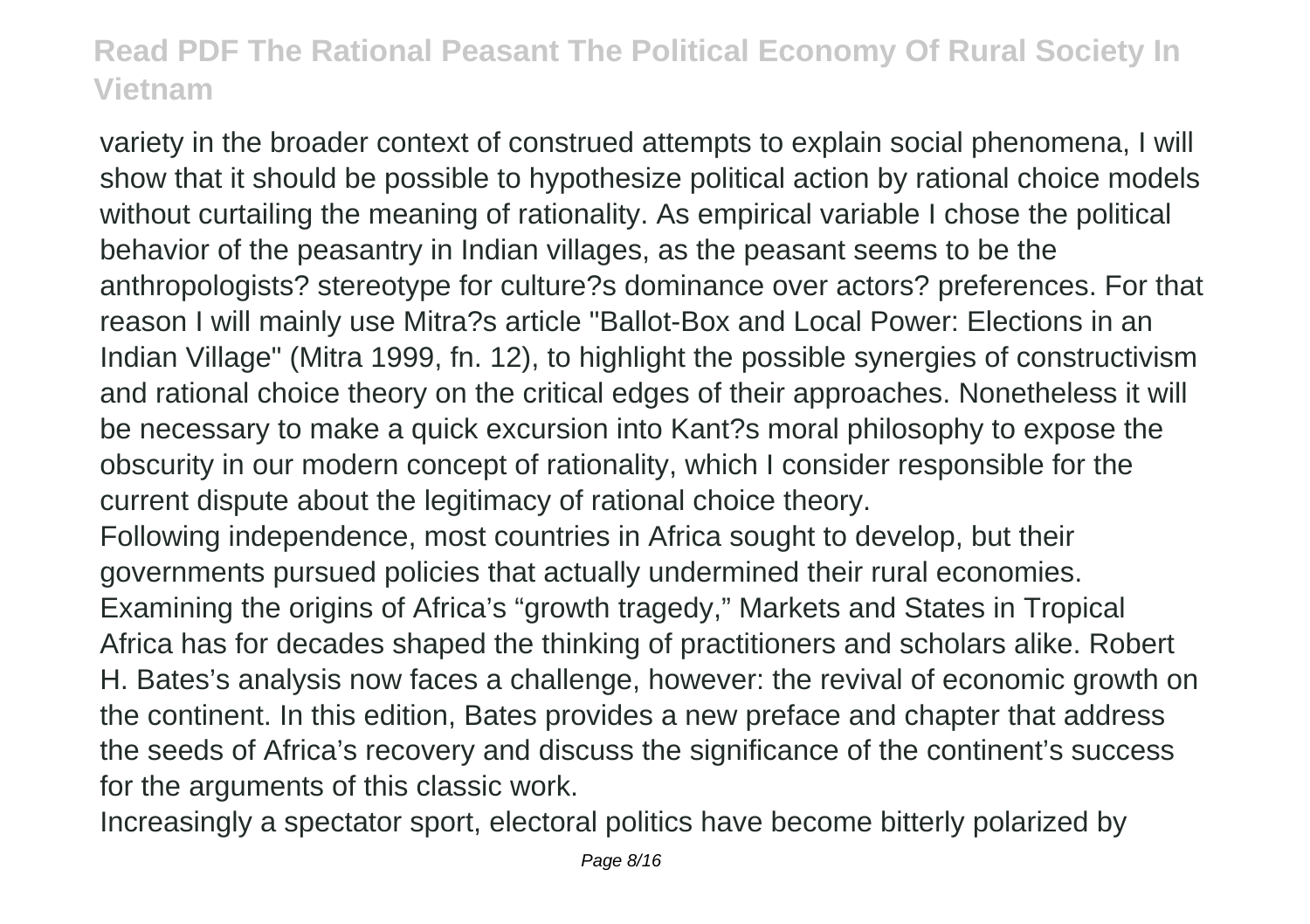professional consultants and lobbyists and have been boiled down to the distributive mantra of "who gets what." In Everyday Politics, Harry Boyte transcends partisan politics to offer an alternative. He demonstrates how community-rooted activities reconnect citizens to engaged, responsible public life, and not just on election day but throughout the year. Boyte demonstrates that this type of activism has a rich history and strong philosophical foundation. It rests on the stubborn faith that the talents and insights of ordinary citizens—from nursery school to nursing home—are crucial elements in public life. Drawing on concrete examples of successful public work projects accomplished by diverse groups of people across the nation, Boyte demonstrates how citizens can master essential political skills, such as understanding issues in public terms, mapping complex issues of institutional power to create alliances, raising funds, communicating, and negotiating across lines of difference. He describes how these skills can be used to address the larger challenges of our time, thereby advancing a renewed vision of democratic society and freedom in the twenty-first century. The ineffectual Ambassador is just one of the handicaps facing the Americans as Southeast Asia becomes increasingly involved with Communism

- Dissects the aftermath of the war in Southeast Asia, the refugee problem, the Vietnam/Cambodia conflict and the Pol Pot regime.
- Paradigms and Sand Castles demonstrates the relationship between thoughtful research design and the collection of persuasive evidence in support of theory. It teaches the craft of research through interesting and carefully selected examples from the field of comparative<br>Page 9/16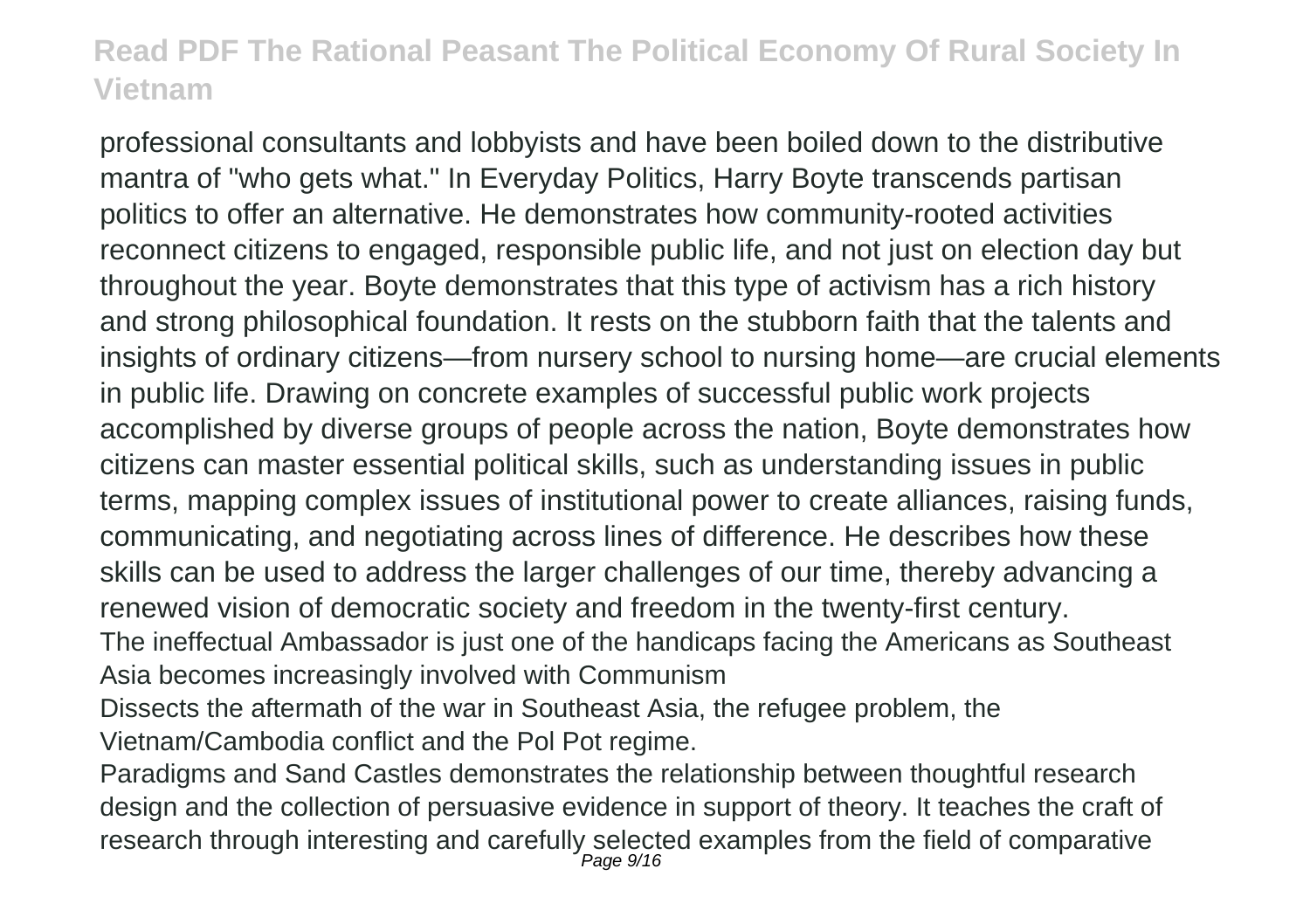development studies. Barbara Geddes is Professor of Political Science at the University of California, Los Angeles.

A consistently surprising analysis of how and why the Republican Party imploded in the last decade, setting the stage for the rise of Trump and extremist candidates more generally. In Crackup, the eminent American politics scholar Samuel L. Popkin tells the story of how the Republican Party fractured into uncompromising groups with irreconcilable demands. Changes in campaign finance laws and the proliferation of mass media opened the way for newly energized groups to split the party. The 2002 "McCain-Feingold" campaign finance reform bill aimed to weaken the power of big corporations and strengthen political parties by ending corporate donations to the parties. Instead, it weakened legislative leaders and made bipartisanship toxic. Popkin argues that moving money outside the political parties fueled the rise of single-issue advocacy groups and Super PACs funded by billionaires with pet issues. This allowed self-promoting politicians to undermine colleagues with an unprecedented use of tactics once only used to disrupt the other party. One such politician was Ted Cruz, who effectively promoted himself at the expense of the party, mobilized other obstructionists in Congress, and blocked compromises on immigration and healthcare. Into this abyss came Donald J. Trump, who took advantage of the party's inability to do anything for Republican voters struggling with economic decline. No other candidate, when forced to try to satisfy the irreconcilable demands of major donors and party leaders, could offer a credible alternative to his moon-promising bravado. A gripping structural explanation of why the GOP ended up with Trump as their standard bearer, Crackup forces us to look at the deeper forces set in motion two decades ago. It also reveals how self-fashioned rebels like Cruz are inevitable given the Page 10/16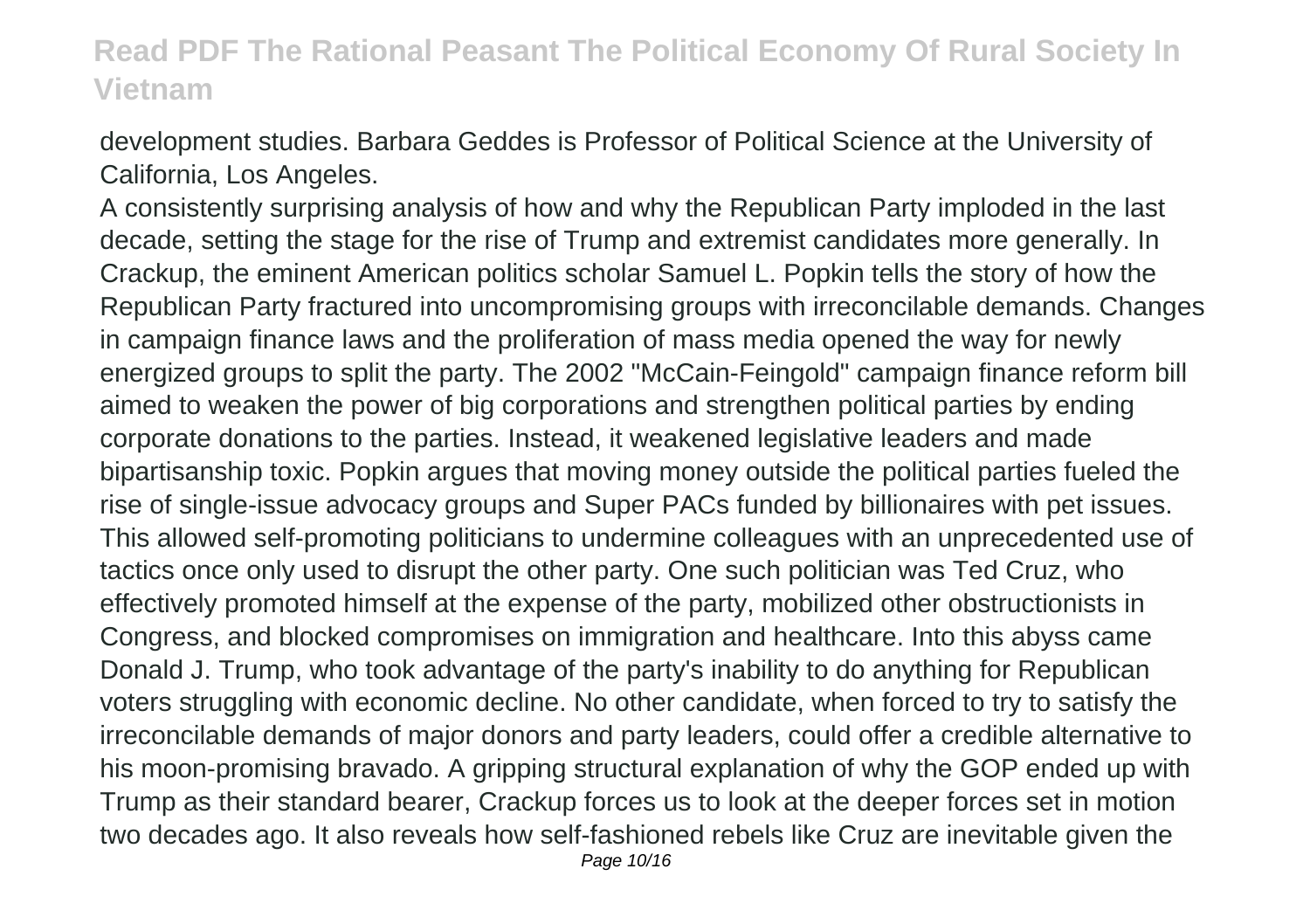new rules of the game. Unless the system for financing elections changes, we will continue to see opportunists emerge-in both parties-to block intra-party compromise.

In this pathbreaking study, Lynne Viola produces a monumental history of the vast peasant rebellion against collectivization. Peasant Rebels Under Stalin retrieves a lost chapter from the history of Stalin's Russia. This chapter is of immense significance because the peasant revolt against collectivization was the most violent and sustained resistance to the Soviet state after the Russian Civil War. This book presents the history of a peasantry on the brink of destruction. It is a study in peasant culture, politics, and community seen through the prism of resistance. Based on newly declassified Soviet archives, including secret police reports, Peasant Rebels Under Stalin documents the manifestation in Stalin's Russia of universal strategies of peasant resistance in what amounted to a virtual civil war between state and peasantry.

This series brings together a carefully edited selection of the most influential and enduring articles on central topics in social and political theory. Each volume contains ten to twelve articles and an introductory essay by the editor.

The Rational PeasantThe Political Economy of Rural Society in VietnamUniv of California Press

This dramatic story of land and power from twentieth-century Eastern Europe is set in two extraordinary villages: a rebel village, where peasants fought the advent of Communism and became its first martyrs, and a model village turned forcibly into a town, Dictator Ceau?escu's birthplace. The two villages capture among themselves nearly a century of dramatic transformation and social engineering, ending up with their charged heritage in the present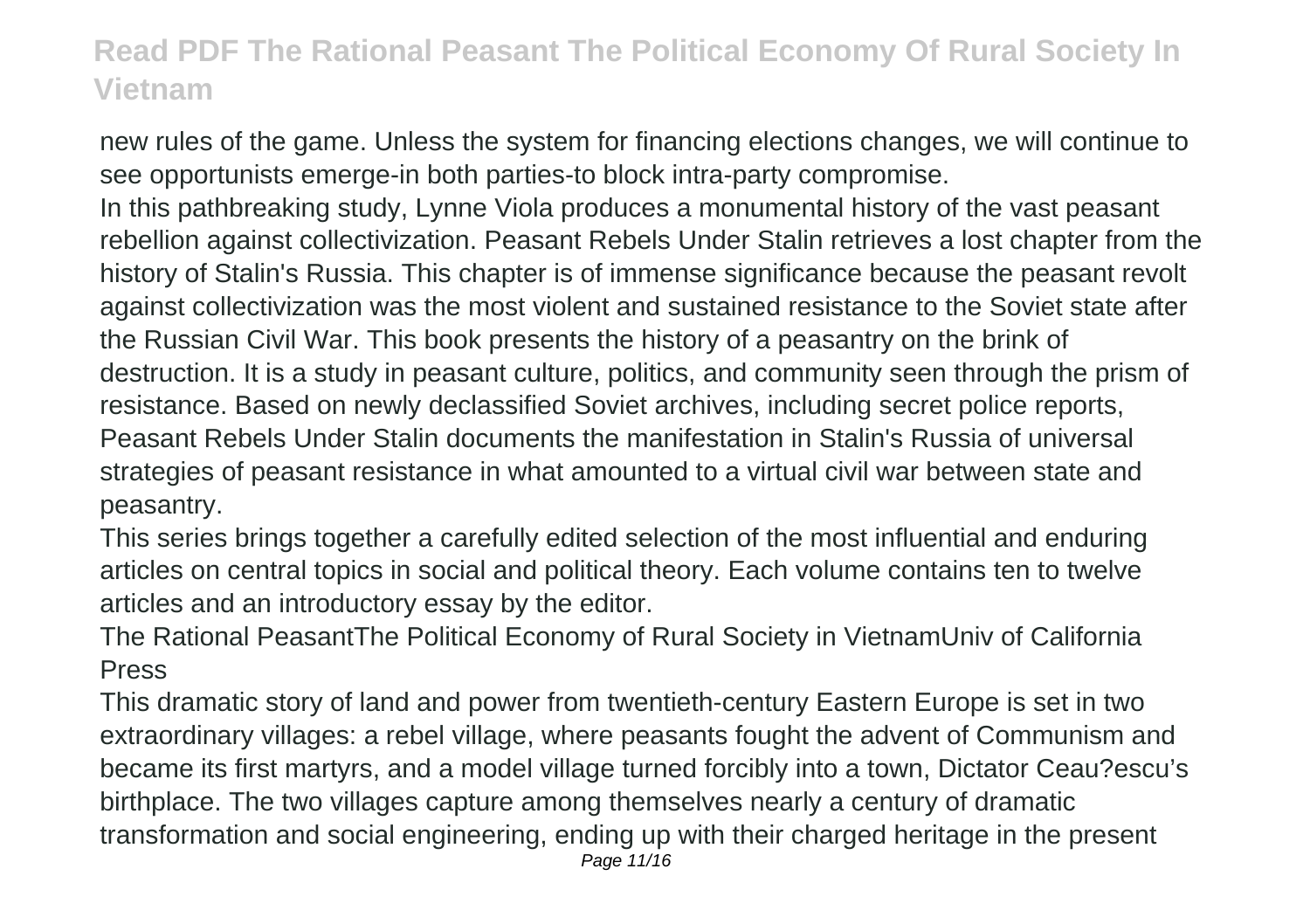European Union. "One of Romania's foremost social critics, Alina Mungiu-Pippidi offers a valuable look at several decades of policy that marginalized that country's rural population, from the 1918 land reform to the post-1989 property restitution. Illustrating her arguments with a close comparison of two contrasting villages, she describes the actions of a long series of "predatory elites," from feudal landowners through the Communist Party through postcommunist leaders, all of whom maintained the rural population's dependency. A forceful concluding chapter shows that its prospects for improvement are scarcely better within the EU. Romania's villagers have an eminent and spirited advocate in the author."

[This provacative reinterpretation of Vietnamese history in particular and peasant society in general will be of wide interest to political scientists, historians, anthropologists, sociologists, development planners, and Asian scholars].

Key topics are efficiency, risk, time allocation, gender, agrarian contracts, farm size and technological change as well as the environment, in a revised and expanded edition of this popular textbook on the economics of farm households in developing countries, There are two winners in every presidential election campaign: The inevitable winner when it begins--such as Rudy Giuliani or Hillary Clinton in 2008--and the inevitable victor after it ends. In The Candidate, Samuel Popkin explains the difference between them. While plenty of political insiders have written about specific campaigns, only Popkin--drawing on a lifetime of presidential campaign experience and extensive research--analyzes what it takes to win the next campaign. The road to the White House is littered with geniuses of campaigns past. Why doesn't practice make perfect? Why is experience such a poor teacher? Why are the same mistakes replayed again and again? Based on detailed analyses of the winners--and losers--of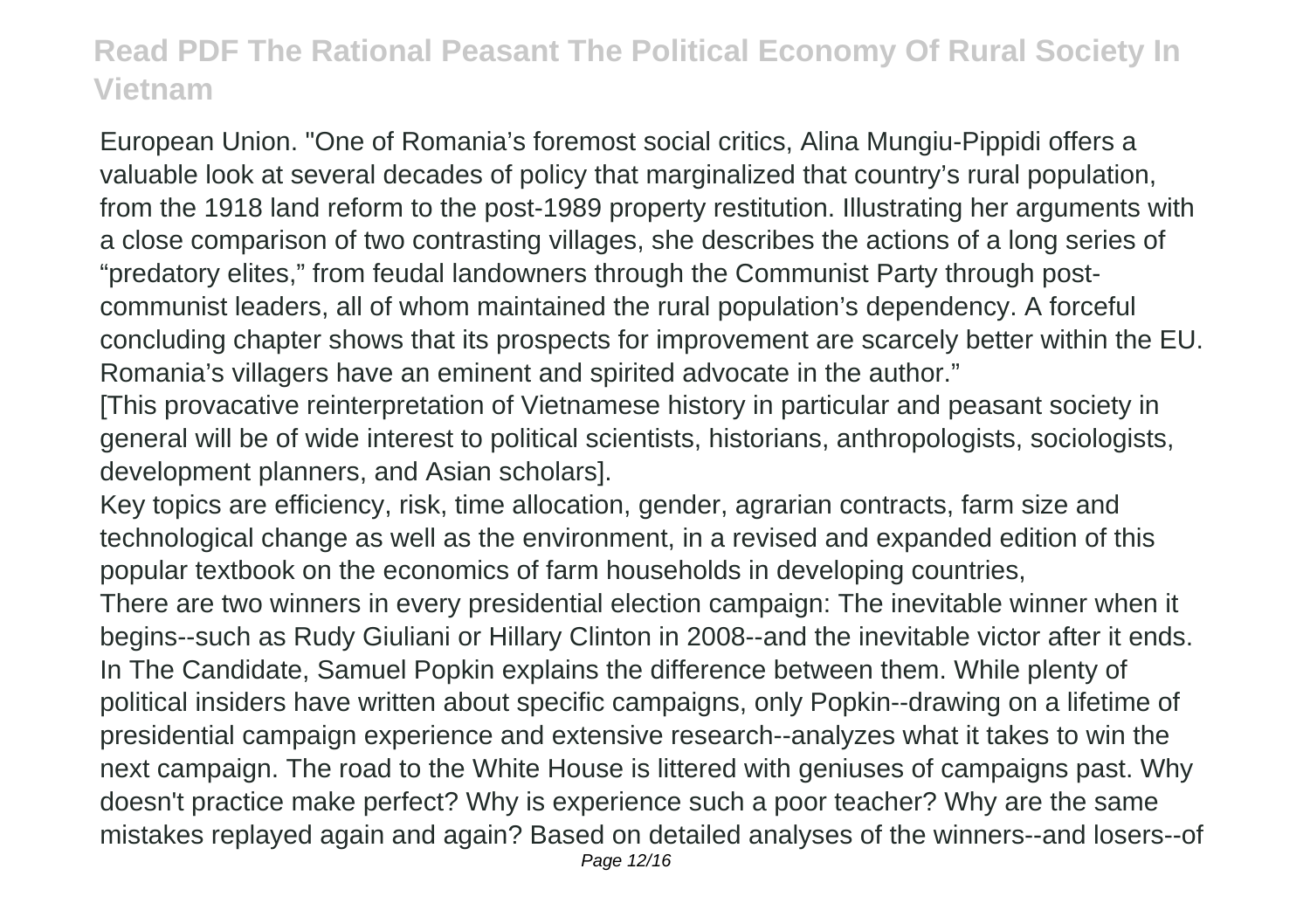the last 60 years of presidential campaigns, Popkin explains how challengers get to the White House, how incumbents stay there for a second term, and how successors hold power for their party. He looks in particular at three campaigns--George H.W. Bush's muddled campaign for reelection in 1992, Al Gore's flawed campaign for the presidency in 2000, and Hillary Clinton's mismanaged effort to win the nomination in 2008--and uncovers the lessons that Ronald Reagan can teach future candidates about teamwork. Throughout, Popkin illuminates the intricacies of presidential campaigns--the small details and the big picture, the surprising mistakes and the predictable miscues--in a riveting account of what goes on inside a campaign and what makes one succeed while another fails. As Popkin shows, a vision for the future and the audacity to run are only the first steps in a candidate's run for office. To truly survive the most grueling show on earth, presidential hopefuls have to understand the critical factors that Popkin reveals in The Candidate. In the wake of the 2012 election, Popkin's analysis looks remarkably prescient. Obama ran a strong incumbent-oriented campaign but made typical incumbent mistakes, as evidenced by his weak performance in the first debate. The Romney campaign correctly put power in the hands of a strong campaign manager, but it couldn't overcome the weaknesses of the candidate.

In 1986 a unique symposium in the history of American politics took place. Eight former White House Chiefs of Staff representing six different Presidents from Eisenhower to Carter gathered to talk about twenty-five years of the Presidency. The original transcripts have been edited to provide annotations when necessary without impeding the flow of this lively and candid debate. In 1986 a unique symposium in the history of American politics took place. Eight former White House Chiefs of Staff representing six different Presidents from Eisenhower to Carter gathered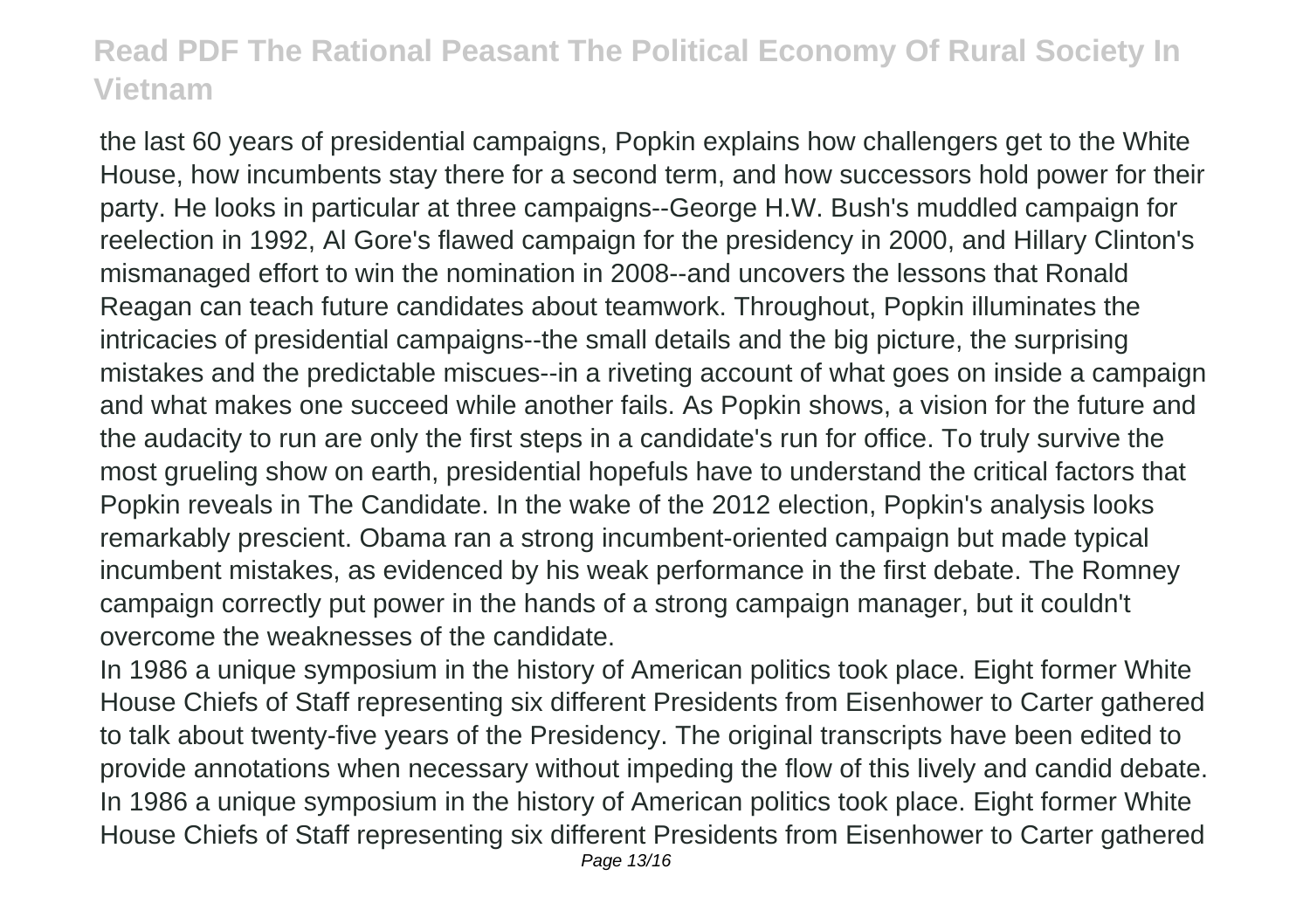to talk about twenty-five years of the Presidency. The original transcripts have been edited to provide annotations when necessary without impeding the flow of this lively and candid debate. This book presents an account of an intellectual breakthrough in the study of rural society and agriculture. Its ten chapters, selected for their originality and synthesis from the colloquia of the Program in Agrarian Studies at Yale University, encompass various disciplines, diverse historical periods, and several regions of the world. The contributors' fresh analyses will broaden the perspectives of readers with interests as wide-ranging as rural sociology, environmentalism, political science, history, anthropology, economics, and art history. The ten studies recast and expand what is known about rural society and agrarian issues, examining such topics as poverty, subsistence, cultivation, ecology, justice, art, custom, law, ritual life, cooperation, and state action. Each contribution provides a point of departure for new study, encouraging deeper thinking across disciplinary boundaries and frontiers.

Caught in the Crossfire presents a multi-faceted explanation of why people participate in something as dangerous and uncertain as a revolutionary movement.

James C. Scott places the critical problem of the peasant household—subsistence—at the center of this study. The fear of food shortages, he argues persuasively, explains many otherwise puzzling technical, social, and moral arrangements in peasant society, such as resistance to innovation, the desire to own land even at some cost in terms of income, relationships with other people, and relationships with institutions, including the state. Once the centrality of the subsistence problem is recognized, its effects on notions of economic and political justice can also be seen. Scott draws from the history of agrarian society in lower Burma and Vietnam to show how the transformations of the colonial era systematically violated the peasants' "moral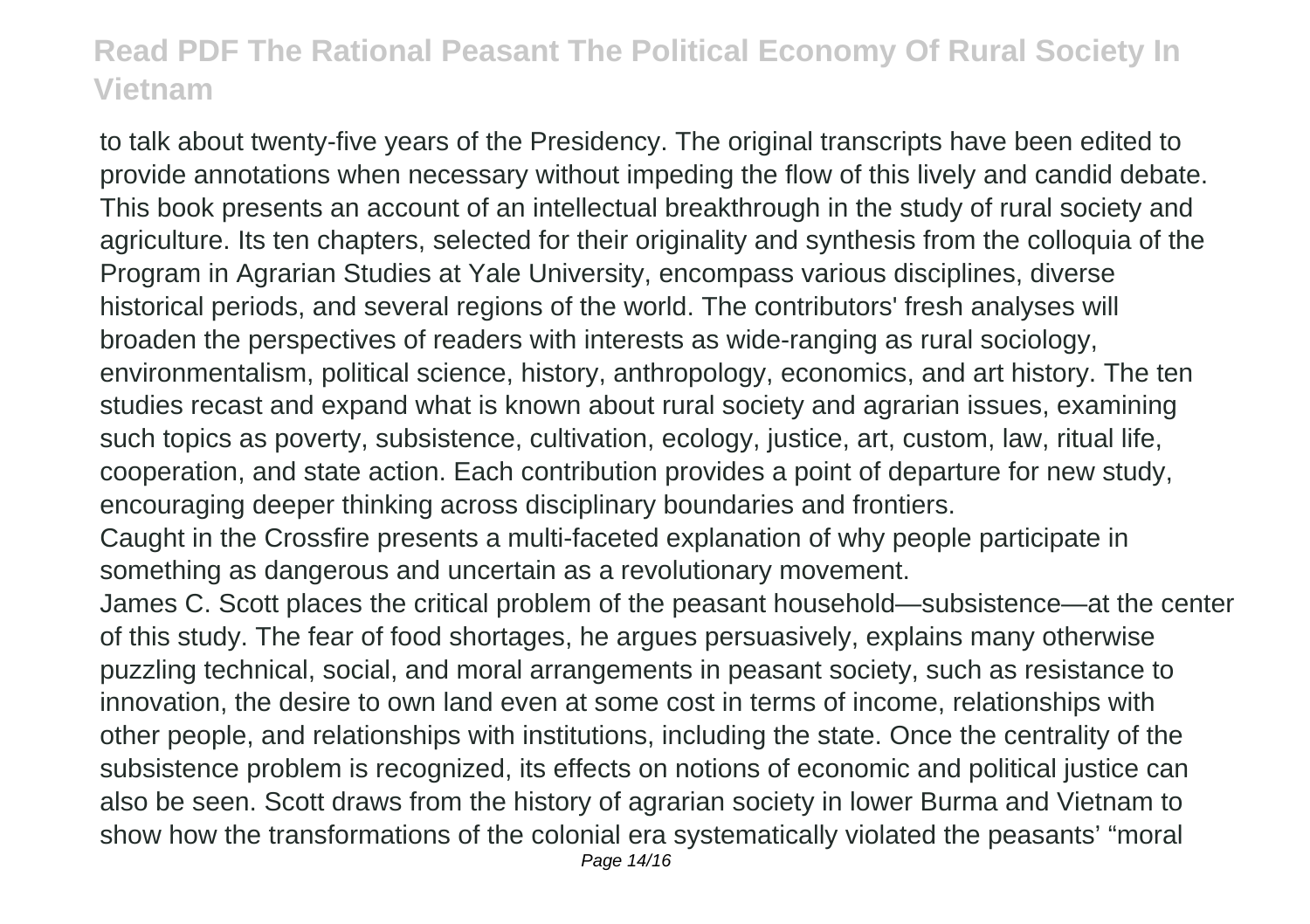economy" and created a situation of potential rebellion and revolution. Demonstrating keen insights into the behavior of people in other cultures and a rare ability to generalize soundly from case studies, Scott offers a different perspective on peasant behavior that will be of interest particularly to political scientists, anthropologists, sociologists, and Southeast Asianists. "The book is extraordinarily original and valuable and will have a very broad appeal. I think the central thesis is correct and compelling."—Clifford Geertz "In this major work, … Scott views peasants as political and moral actors defending their values as well as their individual security, making his book vital to an understanding of peasant politics."—Library Journal James C. Scott is professor of political science at Yale University.

How do societies negotiate the apparently competing agendas of environmental protection and social justice? Why do some countries perform much better than others? Democracy in the Woods answers these questions by explaining the trajectories of forest and land rights - and the fate offorest-dependent peasants - in the forested regions of India, Tanzania, and Mexico. To organize a comparative inquiry that straddles the fields of comparative politics, historical institutionalism, and policy studies, this book develops a political economy of institutions framework. It shows thatdifferences in structures of political intermediation - venues that help peasant groups and social movements engage in political and policy processes - explain the varying levels of success in combining the pursuits of social justice and environmental conservation. The book challenges the age-oldnotion that populist policies produce uniformly deleterious environmental consequences that must be mitigated via centralized systems of environmental regulation. It shows instead that the national leaders and dominant political parties that must compete for popular support in the political arenaare more likely to fashion Page 15/16